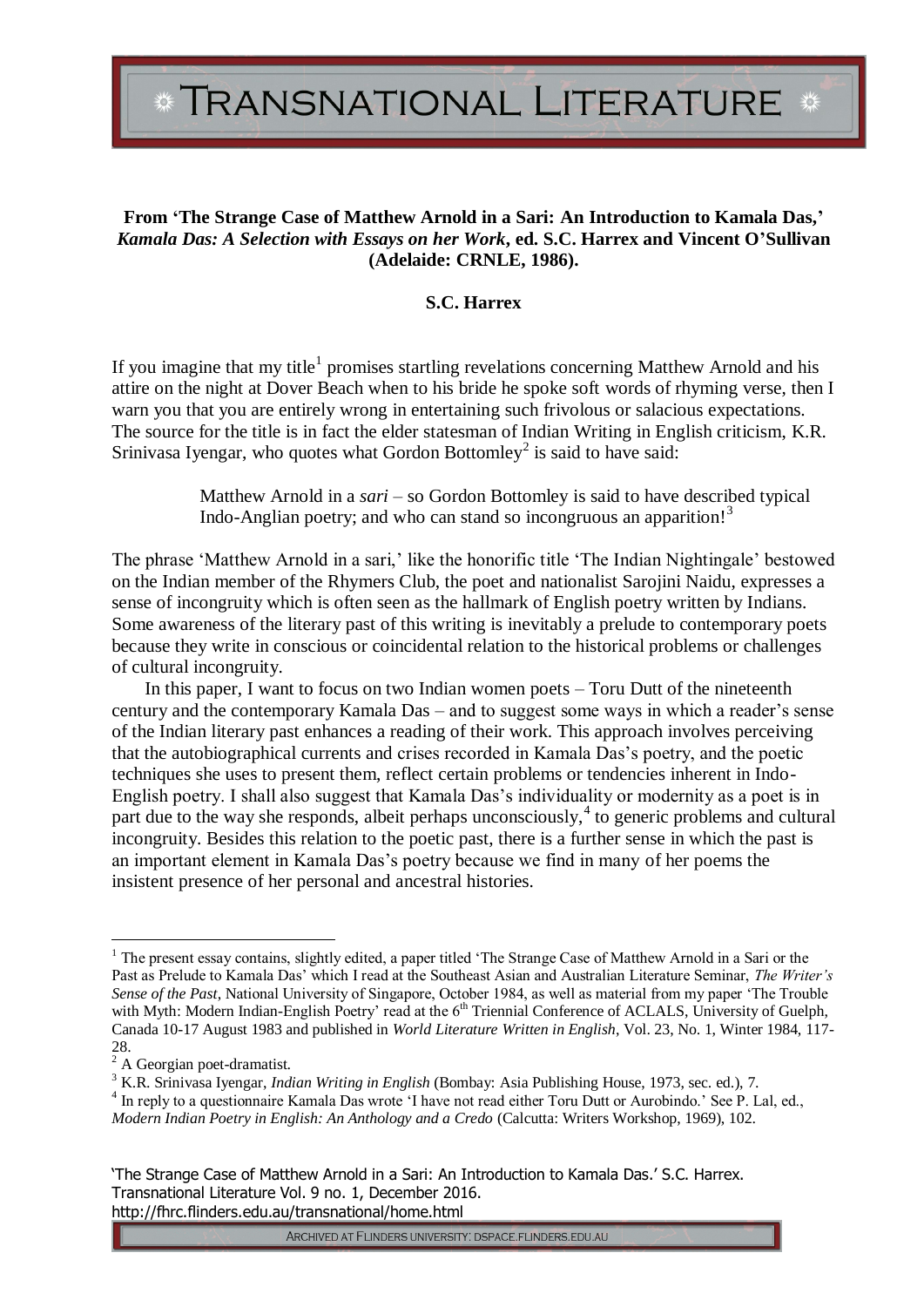The origins of Indo-English poetry include two cultural events: (1) the successful political advocacy of an English Education system for select Indians, and (2) the poetry written by the Eurasian Henry Derozio (1809-1831) in the 1820s. (The same decade, incidentally, that the first Australian-born poets – W.C. Wentworth and Charles Thompson – were plucking 'Wild Notes' from the 'Native Lyre.') In the early years of the nineteenth century an impassioned debate was taking place, mainly in Calcutta, between the Orientalists and the Anglicists. The Orientalists wanted the British to continue the policy of exclusive support and funding for an Oriental education system, pedagogically based on Sanskrit, Persian and Arabic studies. The Anglicists wanted the British to establish an English system of education founded on European concepts of enlightenment, liberalism, science and technology.

The most famous Indian champion of the Anglicist cause was probably Ram Mohan Roy (1772-1833) who in 1823 wrote a letter to Lord Amherst on the need for Western education in India. Here, in a model of English prose decorum, is how the letter begins:

> Humbly reluctant as the natives of India are to obtrude upon the notice of Government the sentiments they entertain on any public measure, there are circumstances when silence would be carrying this respectful feeling to culpable excess. The present Rulers of India, coming from a distance of many thousand miles to govern a people whose language, literature, manners, customs, and ideas are almost entirely new and strange to them, cannot easily become so almost entirely acquainted with their real circumstances, as the natives of the country are themselves. We should therefore be guilty of a gross dereliction of duty to ourselves, and afford our Rulers just ground of complaint at our apathy, did we omit occasions of importance like the present to supply them with such accurate information as might enable them to devise and adopt measures calculated to be beneficial to the country, and thus second by our local knowledge and experience their declared benevolent intentions for its improvement.<sup>5</sup>

This passage, I believe, can also be regarded as a rhetorical model for Indians who wanted to out-Westminster Westminster. In it, admirably demonstrated, is the native's capacity to master the master's language. Obviously, this was to have important literary as well as political consequences. Roy's letter and its context also exemplify the complex cross-cultural environment in which Indian English was to develop. Roy's language addresses his British audience with impeccable formality while, at the same time, embodying a hidden Indian agenda in an ironic tone of servitude.

Roy's letter was the graft that in 1835 was to bear the fruit of Thomas Macaulay's famous 'Minute on Education.' This master of English rhetoric produced a Minute which, like Roy's letter, is written in the language of layered or multiple meaning. After a deluge of Anglicist cultural propaganda his audience is coaxed (or bullied) into perceiving the beauty of British pragmatism. Macaulay writes:

 $\overline{a}$ 

ARCHIVED AT FLINDERS UNIVERSITY: DSPACE.FLINDERS.EDU.AU

<sup>5</sup> Sophia Dobson Collett, *The Life and Letters of Raja Rammohun Roy*, ed. By Dilip Kumar Biswas and Prabhat Chandra Ganguli (Calcutta: Sadharah Brahmo Samaj, 1962), 457.

<sup>&#</sup>x27;The Strange Case of Matthew Arnold in a Sari: An Introduction to Kamala Das.' S.C. Harrex. Transnational Literature Vol. 9 no. 1, December 2016. http://fhrc.flinders.edu.au/transnational/home.html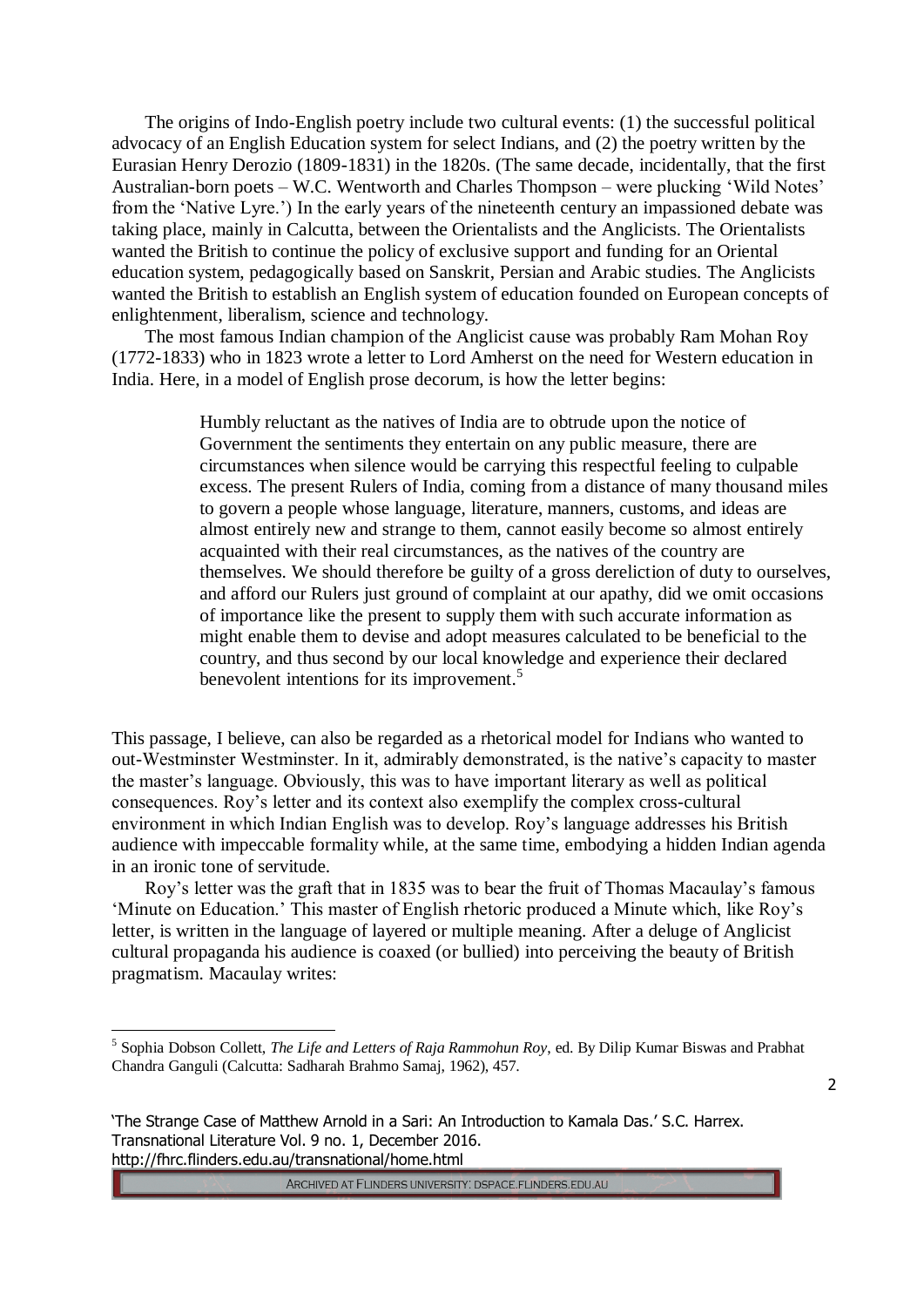We must... do our best to form a class who may be interpreters between us and the millions whom we govern; a class of persons Indian in blood and colour, but English in taste, in opinions, in morals, and in intellect. $<sup>6</sup>$ </sup>

Here, if you like then, is the genesis of Matthew Arnold in a sari. Here, also, we have the crosscultural situation into which Toru Dutt (1856-1877) was born. This situation has been effectively described by the novelist Raja Rao in his Preface to Toru Dutt's *Ancient Ballads and Legends of Hindustan*. <sup>7</sup> Rao opens his preface with the following paragraph:

> Once upon a time there were two sisters, Aru and Toru. Toru was eighteen months the younger, being born on 4 March 1856 at Rambagan. The Dutts of Rambagan were a famous family of Bengal. They came, one branch, round the corner of the eighteenth century, to Calcutta, and their houses rose one beside the other at Manicktolla. Those were the days when people tore pages from books and distributed them severally so as to acquire, quick and full, this great learning from the west, and Calcutta discussed international politics and Raja Ram Mohun Roy broke his leg jumping high when he saw a French flag flying – the flag of liberty. Such was the passion for the new enlightenment that Greek, Latin, Hebrew, French, German were learnt eagerly, and many other scholars translated these alien texts into their own or other Oriental tongues, and into English. Raja Ram Mohun Roy learnt Hebrew and Greek to read the Bible in the original, and he wrote a treatise on Jesus in Persian with an Arabic introduction.

Toru's family, especially her father and uncles, were men of letters who published various literary works: books of poetry, essays, translations, etc. In 1870 their anthology of poems *The Dutt Family Album* was published in London by Longmans. Toru's parents, along with other members of the family, were Christian converts and she was therefore baptised and brought up as a Christian. Aru and Toru had a Christian Indian tutor who taught them English language and literature. Recalling this period of her childhood, Toru wrote: 'we read *Paradise Lost* over and over so many times that we had the first book and part of the second book by heart.<sup>8</sup> In 1896 Mr. Dutt took his wife and daughters on the 'grand tour.' According to Toru's biographer, 'They were... the first Bengali ladies to visit Europe.<sup>59</sup> Toru and her sister learnt French in Nice. In 1870 they left France for England where Toru, at the age of 14, attended Cambridge University. She also attended church. In one letter which the fourteen-year old pens to her cousin she writes with an eye that might be said to belong to an adolescent Jane Austen in a sari:

> It is sure, as you say, that the Rev Mr --- has passed the noon of life. His new wife has long passed hers too. You ask if she is pretty. Well, she is what English people call sweet-looking, and what I consider plain enough. We did not go to church today,

 $\overline{a}$ 

<sup>6</sup> G.N.S. Raghavan, *Understanding India* (New Delhi: Indian Council for Cultural Relations, 1976), 54.

<sup>7</sup> Toru Dutt, *Ancient Ballads and Legends of Hindustan* (Calcutta: Writers Workshop, 1972). Page references for quotations from 'Savithri' are to this edition.

<sup>8</sup> Harihar Das, *The Life and Letters of Toru Dutt* (London: Oxford University Press, 1921), 18. 9 *Ibid*., 19.

<sup>&#</sup>x27;The Strange Case of Matthew Arnold in a Sari: An Introduction to Kamala Das.' S.C. Harrex. Transnational Literature Vol. 9 no. 1, December 2016. http://fhrc.flinders.edu.au/transnational/home.html

ARCHIVED AT FLINDERS UNIVERSITY: DSPACE.FLINDERS.EDU.AU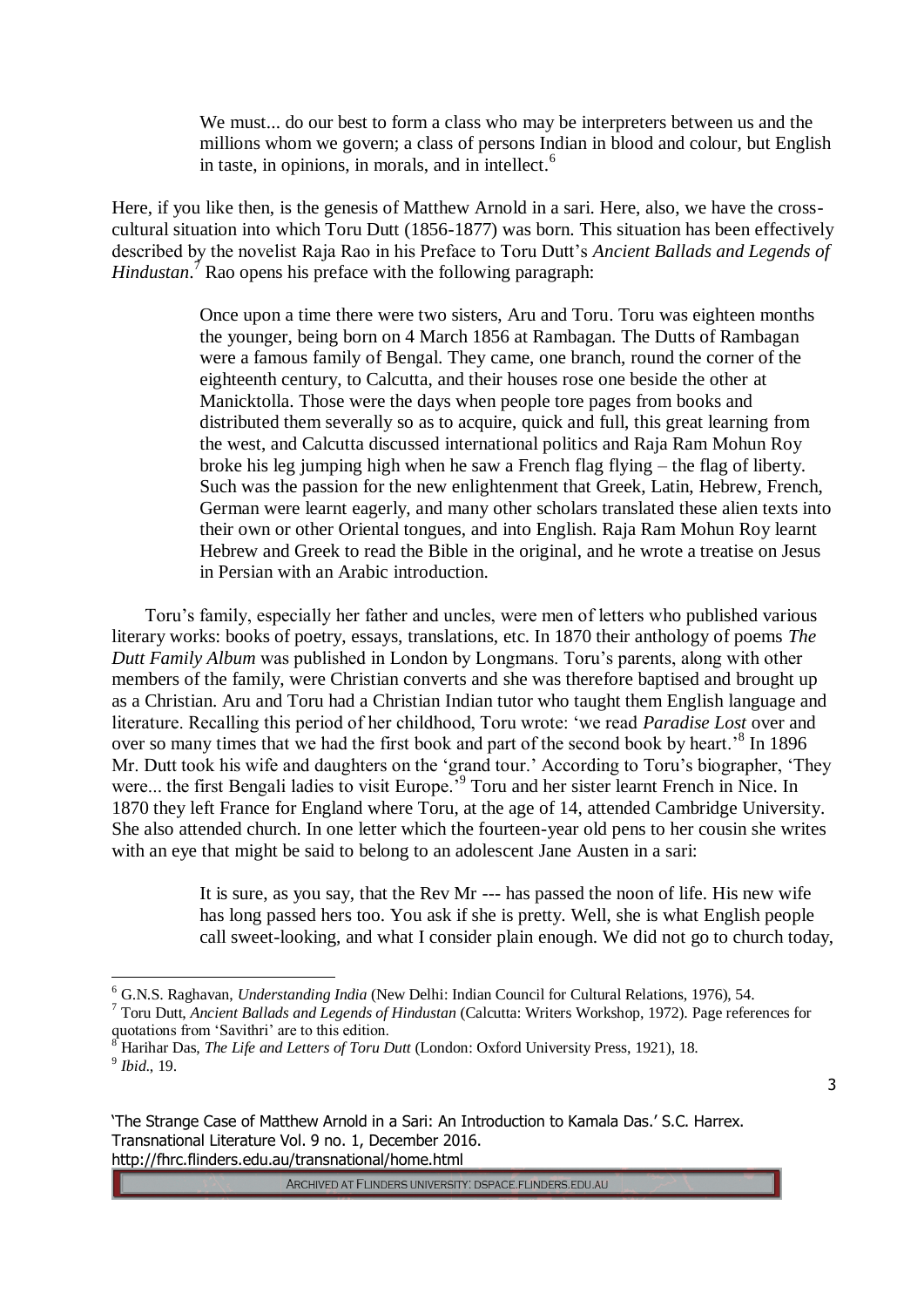for the newly-married Reverend gent holds forth so long, that he realises what that hymn says:

Where congregations ne'er break up And sermons never end.<sup>10</sup>

In 1873 the Dutts returned to Calcutta where Toru's mother planted English flowers in their garden. Toru comments: 'The hyacinths are just beginning to grow. I hope Mamma will succeed in her attempt to introduce English plants to India. Our tanks look very pretty with white waterlilies and blood-red lotus!<sup>11</sup> This image of the garden, as we will see, may be aptly applied to the cultural mix of European and Indian conventions in Toru's poetry. In 1874 Aru died of consumption. Shortly afterwards Toru too developed the blood-speckled cough. She had been writing translations of French poets for her collection *A Sheaf Gleaned in French Fields* (1876). During the period of her fatal illness Toru studies Sanskrit with her father and wrote her English poems which retold some of the major stories in Hindu mythology; these were published posthumously in 1882 as *Ancient Ballads and Legends of Hindustan*. Toru had died of consumption in 1877, aged 21. Inevitably Aru and Toru came to be thought of as Brontë sisters in saris. Edmund Gosse reserved a place for Toru Dutt in English literature. 'When the history of the literature of our country comes to be written,' Gosse wrote, 'there is sure to be a page in it dedicated to this fragile exotic blossom of song.'<sup>12</sup>

Toru Dutt's poetry anticipates a crucial challenge which all new literatures in English have had to come to terms with. In the English-speaking cultures far removed from Britain, in lands with radically different climates and physical environments, the literary challenge to teachers and writers is the familiar one of hybridisation of influences. Metaphorically the problem is identified, as African poets for instance have argued, in the dubious (if not absurd) attempt to relocate Wordsworth's Daffodils in colonial settings. A sonnet by Toru Dutt, 'The Lotus,' addresses the issue with what one might call shrewd innocence, given the youthfulness of the poet:

> Love came to Flora asking for a flower That would of flowers be undisputed queen, The lily and the rose, long, long had been Rivals for that high honour. Bards of power Had sung their claims. 'The rose can never tower Like the pate lily with her Juno mien' – 'But is the lily lovelier?' Thus between Flower-factions rang the strife in Psyche's bower. 'Give me a flower delicious as the rose And stately as the lily of her pride' – 'But of what colour?' – 'rose-red,' Love first chose, Then prayed, 'No, lily-white, - or, both provide;'

 $\overline{a}$ 

'The Strange Case of Matthew Arnold in a Sari: An Introduction to Kamala Das.' S.C. Harrex. Transnational Literature Vol. 9 no. 1, December 2016. http://fhrc.flinders.edu.au/transnational/home.html

<sup>10</sup> *Ibid*., 36.

<sup>11</sup> *Ibid*., 56.

<sup>&</sup>lt;sup>12</sup> Toru Dutt, *Ancient Ballads and Legends of Hindustan* with an Introductory Memoir by Edmund Gosse (London: Kegan Paul, 1906,  $4^{th}$  ed. [1<sup>st</sup> ed. 1882]), xxvii.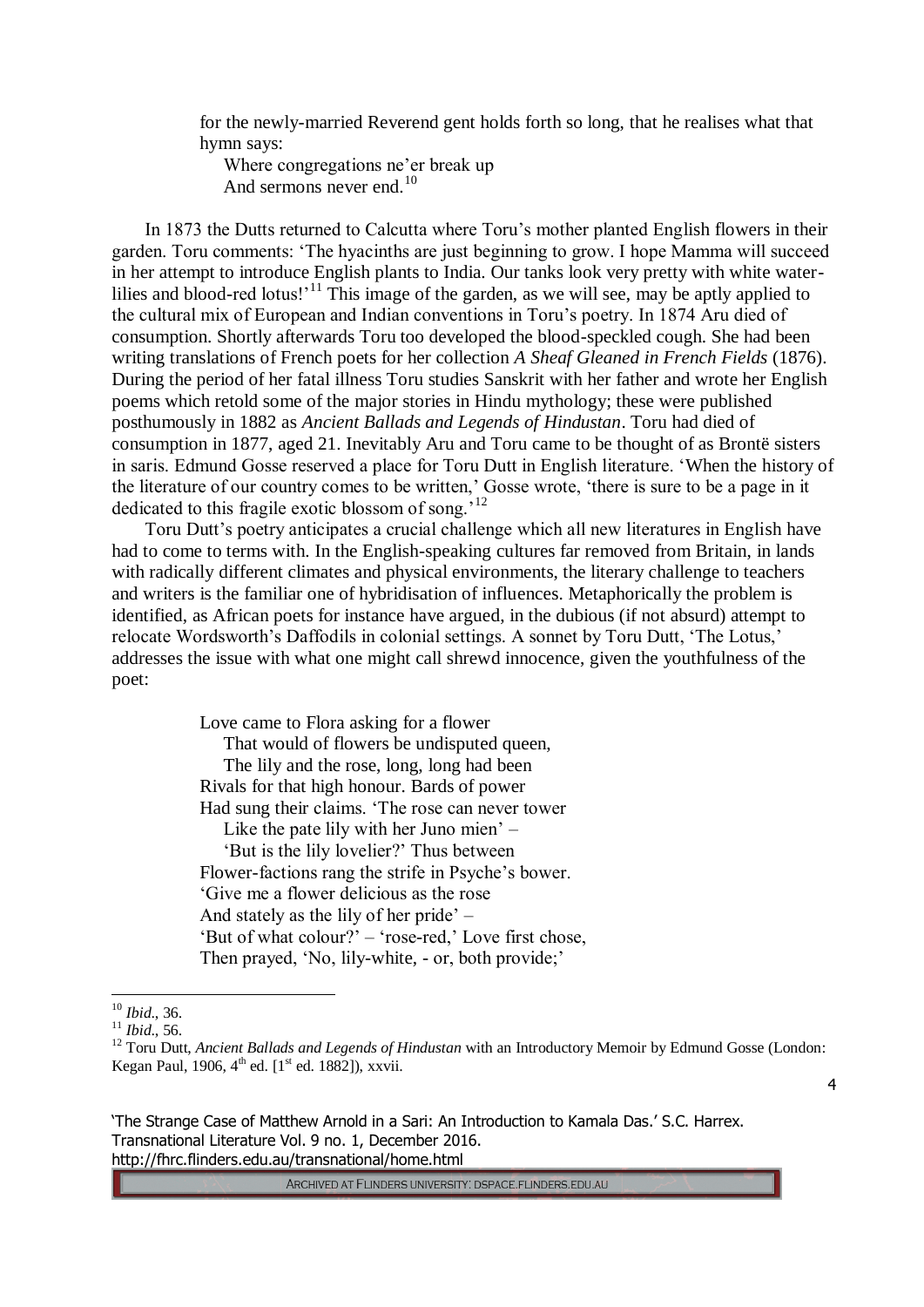And Flora gave the lotus, 'rose red' dyed, And 'lily-white,' - the queenliest flower that blows. $^{13}$ 

Undoubtedly this poem reflects a common ambition in writers for whom English is a secondlanguage, namely to write an English which displays an educated recognition of European literary tradition; in this case, classical deities, the pastoral genre, and flower symbolism. By the end of the poem, however, we suspect that the imitation of these foreign ideas and devices is not the real point. Instead, we realise that the poem is designed to celebrate the quintessential Indian symbol: the lotus. This carries implicitly with it a question as to the legitimacy of imposing European images on the Indian setting.

This kind of cultural and literary dualism is manifested as tension in Toru Dutt's best-known poem 'Our Casuarina Tree.'<sup>14</sup> This time it's Keats's turn to don the sari. The ode form of the poem, as well as such lines as 'When first my casement is wide open thrown/At dawn, my eyes delighted on it rest,' suggest a Keatsian influence. At the same time, the poet's English is expected to register the Indian scene:

> A gray baboon sits statue-like alone Watching the sunrise... And far and near Kokilas hail the day...

The personal situation which the poem recounts – the Indian girl in Europe finding solace in exile by remembering her Casuarina tree in her Bengal Garden – anticipates an ever-increasing tension in modern writing. The difficulty of adjusting to absence from the cultural home complements the difficulty of adapting the foreign literary form to the local context. During the last few years in Calcutta when Toru was reading Sanskrit and writing her own versions of Sanskrit masterpieces, she experiences the other side of the nostalgia expressed in 'Our Casuarina Tree.' She refers in her letters to her father's plans to sell-up his Indian properties so that the family can migrate to England to live permanently in an English village; and she constantly expresses the hope that this will happen. Toru identified the English way of life (by contrast with the restrictiveness of Indian life) as one which offered freedom and happiness.

Such an apparent commitment to Anglophilia may reflect the views of a young woman who perceived that women were treated differently in Europe, and who craved an independence she could have in England but would be denied her in Indian society. In her poem 'Savitri' (the first narrative in *Ancient Ballads and Legends of Hindustan*), we find the following note of cultural explanation which contrasts the situation of women in the favourable past with the  $-$  by implication – unfavourable present:

> In those far-off primeval days Fair India's daughters were not pent In closed zenanas. (1)

 $\overline{a}$ 

<sup>13</sup> *Ibid*., 136.

<sup>14</sup> *Ibid*., 137-9.

<sup>&#</sup>x27;The Strange Case of Matthew Arnold in a Sari: An Introduction to Kamala Das.' S.C. Harrex. Transnational Literature Vol. 9 no. 1, December 2016. http://fhrc.flinders.edu.au/transnational/home.html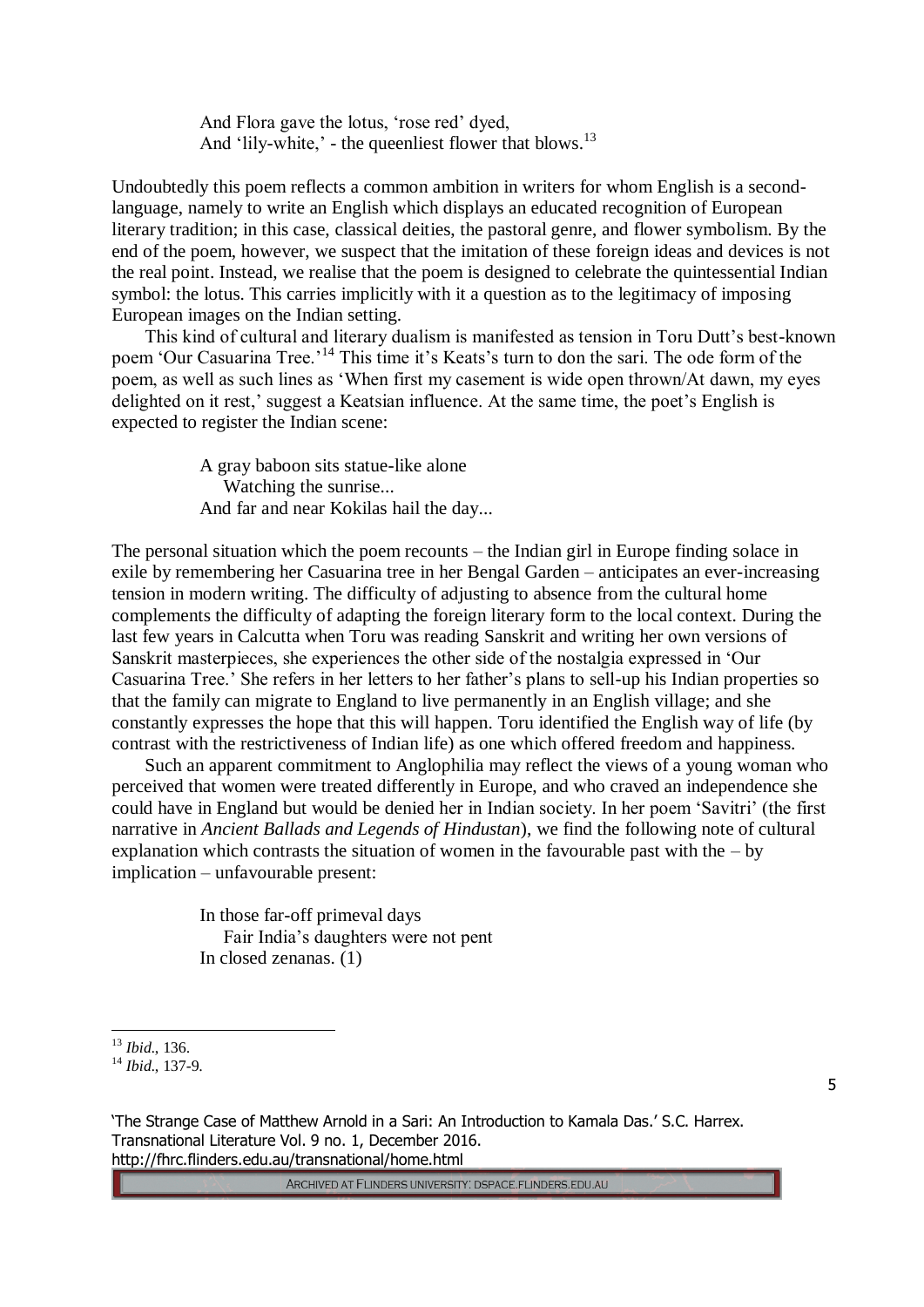And there is perhaps one more contemporary note in the introductory section of the poem in which Savitri's relationship with her father probably, in the poet's mind, analogous to her relationship with her own father, Govind Chunder Dutt:

> Her father let her have her way In all things, whether high or low; He feared no harm; he knew no ill Could touch a nature pure as snow...

> And so she wandered where she pleased In boyish freedom. (2)

One does not have to be a feminist in order to appreciate the implications of that telling adjective, 'boyish.' Presumably in England Toru felt that her own freedom could at least be 'girlish.'

In 'Savitri' the modern girl poet is recounting the story of an ideal heroine who marries an ideal hero in a world in which ideal conditions ultimately prevail. Sativri is traditionally a symbol of perfect wifely love and devotion. She wins her husband Prince Satyaram back from the God of Death, Yama, when Yama is so overwhelmed by Savitri's constancy and virtue that he decided to reverse his decision. Three aspects of the love story obviously appealed to Toru: (1) it was a case of love at first sight; (2) Savitri's choice of partner was her own, and her father agreed to this even though Satyaram was fated to die one year after the marriage ceremony; and (3) Savitri chose to leave her father's court and live in poverty with Satyaram whose father had lost his kingdom.

Despite Toru Dutt's Anglophile yearnings, she was at the same time intensely immersed in her own country's literary tradition. Moreover, her 'Ballads and Legends' are by no means ludicrously Christianised versions; she is faithful to the Hindu world view, as we see in the stanza from 'Savriti' in which Savriti argues the truthfulness of the non-dualist metaphysic:

> 'I know that in this transient world All is delusion, - nothing true; I know its shows are mists unfurled To please and vanish. To renew Its bubble toys, be magic bound In *Maya*'s network frail and fair, Is not my aim!' (19)

In *Ancient Ballads and Legends of Hindustan* English poetry is the medium through which Toru Dutt re-enters her ancient Sanskrit past. Her main endeavour is to make the English language mediate modern and ancient, contemporary poetic idiom and old mythology. To bring to India a new Western poetic and to English literature a new old mythology. These aspirations have been realised by modern Indo-English poets like Nissim Ezekiel, Kamala Das, P. Lal, and A.K. Ramanujan, but the case can be made for claiming that they are indebted to the girl poet from Calcutta for some of their poetic prerogatives.

'The Strange Case of Matthew Arnold in a Sari: An Introduction to Kamala Das.' S.C. Harrex. Transnational Literature Vol. 9 no. 1, December 2016. http://fhrc.flinders.edu.au/transnational/home.html

ARCHIVED AT FLINDERS UNIVERSITY: DSPACE.FLINDERS.EDU.AU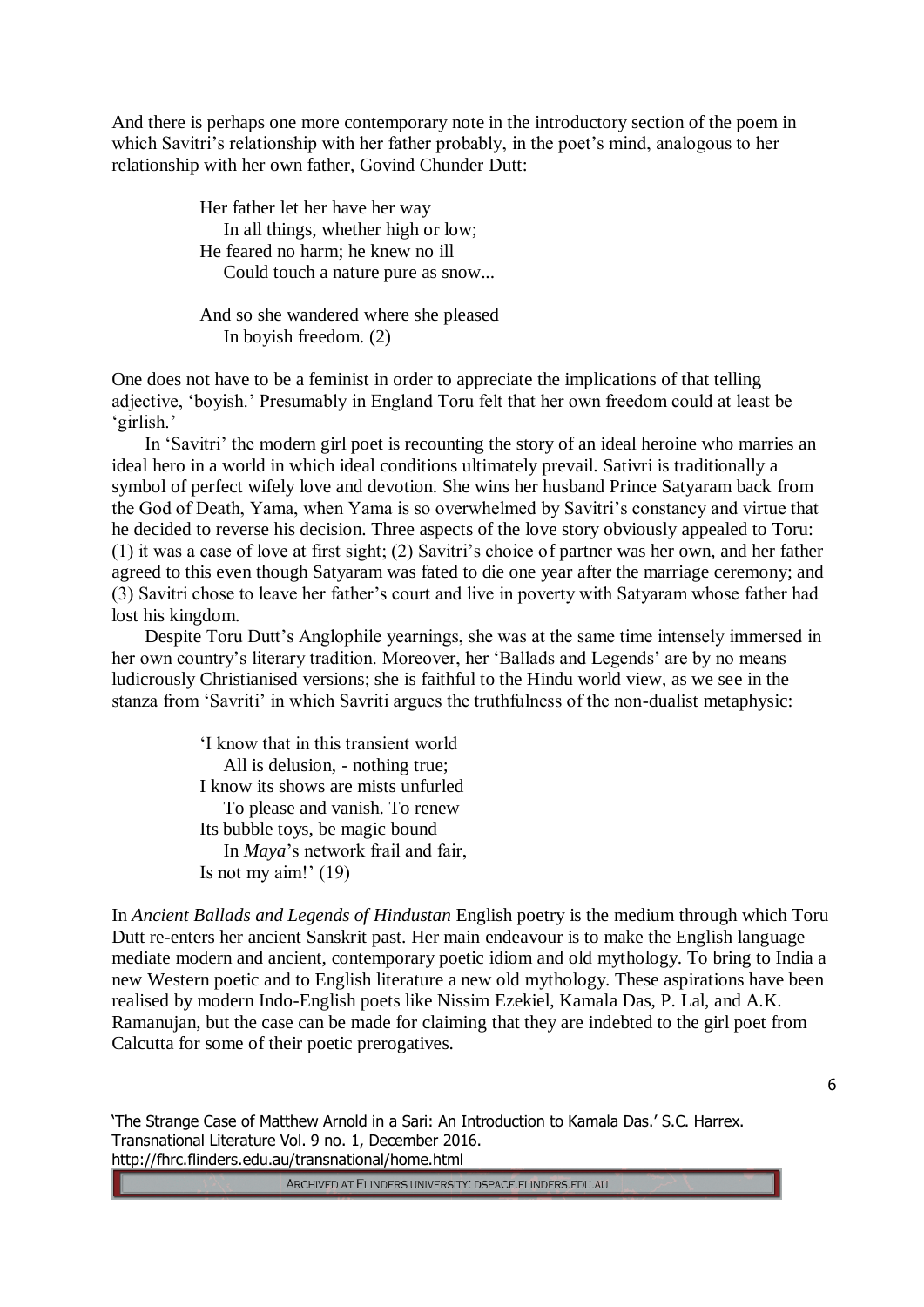Turning now to Kamala Das following the preceding visionary sequence of English poets adorned in Indian silk, the sari is well and truly taken off; and not only the sari, I might add, as we see in a characteristically candid poem 'The Looking Glass' which begins:

> Getting a man to love you is easy Only be honest about your wants as Woman. Stand nude before the glass with him So that he sees himself the stronger one And believes it so, and you so much more Softer, younger, lovelier... Admit your Admiration. Notice the perfection Of his limbs, his eyes reddening under Shower, the shy walk across the bathroom floor, Dropping towels, and the jerky way he Urinates. (*D*, 25)

This poem introduces us immediately, directly and without decoration to Kamala Das's mythexploding themes concerning the difficulty of being a woman in Indian society and of finding love, instead of male lust and indifference, in the institution of the arranged marriage. In the poems dealing with these subjects she subverts and inverts the classical-religious ideals of Indian womanhood, as enshrined in the devotion and sacrifice of Savithri and Sita, by opposing a fiction of idealised and contented femininity with brute facts of sexual experience and female suffering. By choosing to write these poems in English, she is writing in a language of India sufficiently detached or distanced from cultural conventions to emancipate her into a mode of utterance in which she can be forthright, frank, critical, and ethically unconventional. We notice in 'The Looking Glass' how she confidently speaks in tones of dramatic irony, portraying the expectations of Indian male egoism, while being ironically bitter about the sexual politics of female submissiveness. These conditions lead, inexorably it would seem, to loneliness, suffering and destitution of the feminine spirit. Many of Kamala Das's poems epitomise the dilemma of the modern Indian woman who attempts to free herself, sexually and domestically, from role bondage sanctioned by the past.

For her pains, she has had to put up with anger, ostracism, and notoriety which reached their zenith of ferocity with the publication of her autobiography *My Story* (1976), and depictions of herself under such headlines as 'Literary Striptease' and 'The Kama Sutra of Kamala Das' which were used for a feature on her in *Time* Magazine.<sup>15</sup> This journalism also provided a photo of her, as the caption put it, 'relaxing in the bedroom of her Bombay apartment.' She is not wearing a sari in this photograph, but is attired in a respectable dress. On the same page extracts from an interview indicate her line of thinking:

> Love is a happy thing. I hate it when love is made evil and furtive... We make our girls guilt-ridden... Every middle-class bed is a cross on which the woman is crucified. I fling arrows at the uncivilised, brutal norms of life for women in Kerala.

 $\overline{a}$ 

'The Strange Case of Matthew Arnold in a Sari: An Introduction to Kamala Das.' S.C. Harrex. Transnational Literature Vol. 9 no. 1, December 2016. http://fhrc.flinders.edu.au/transnational/home.html

<sup>&</sup>lt;sup>15</sup> Time Magazine, December 27, 1976, 7.

<sup>7</sup>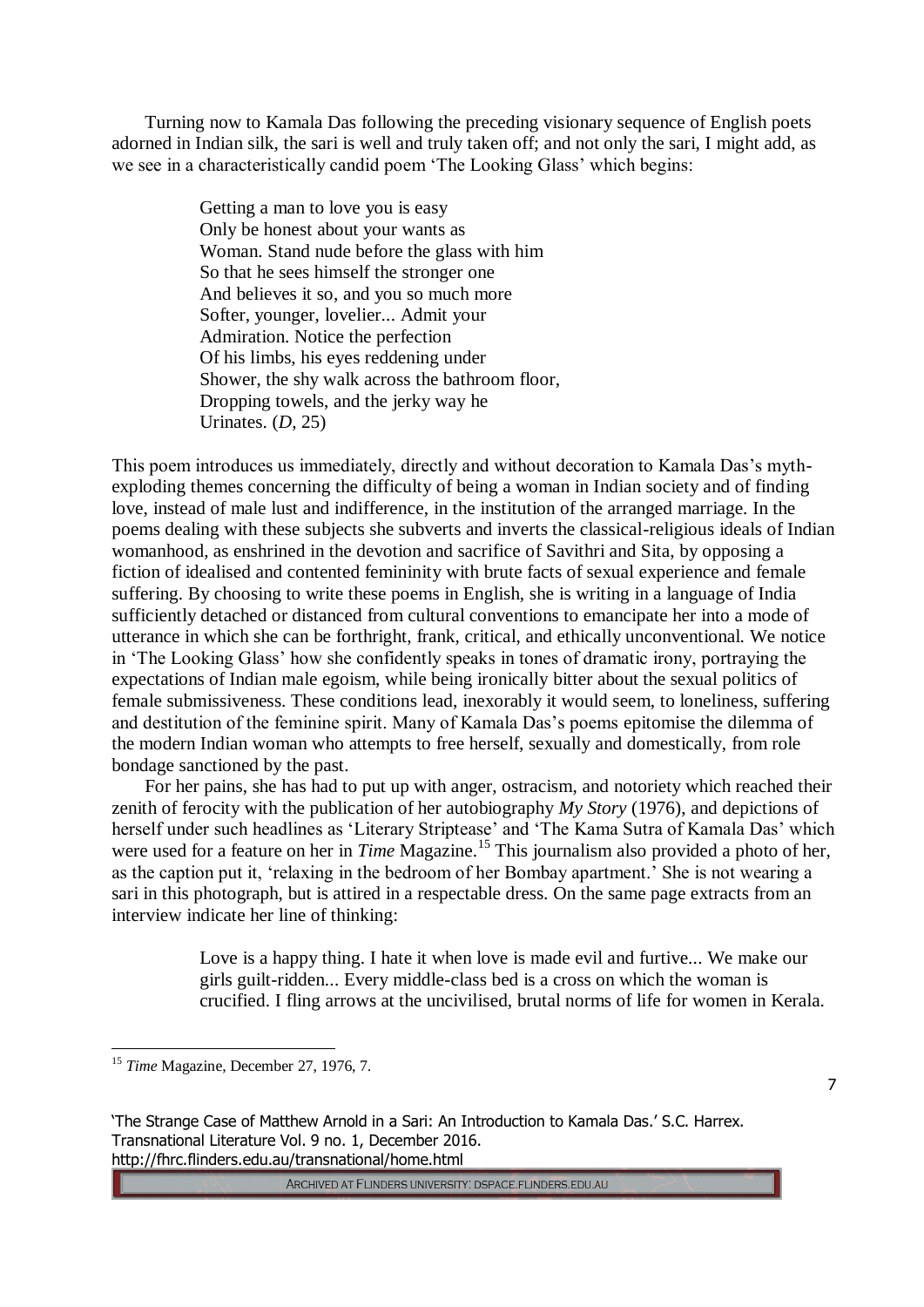I tweak the noses of puritans... A woman can get at a man's heart only through his loins.

Kamala Das expresses these ideas and feelings in her poetry. She has formulated her own version of Yeats' poetic dictum 'there's more enterprise/In walking naked.'<sup>16</sup> In *My Story* she admits to a polemical desire to communicate her experiences to her readers so that they can benefit from them, and employs a surreal metaphor to define her notion of herself as a confessional poet:

> I have often wished to take myself apart and stick all the bits, the heart, the intestines, the liver, the reproductive organs, the skin, the hair and all the rest on a large canvas to form a collage which could then be donated to my readers. (*MS*, 217)

In Kamala Das's poem 'An introduction,' we are given an explanation of herself as a person and a poet. It is a poem about identities, in which by explaining herself to her family, friends and readers, she therapeutically explains herself to herself. Her literary identity is complicated by the fact that she is a bilingual writer, who uses English mainly for her poetry and Malayalam (her mother tongue) mainly for her fiction. This is alluded to in the poem when she refers to her Malayalam pseudonym, Madhavikutty. The opening of the poem makes clear that, because she uses English, she sees herself as addressing a diverse audience ranging from foreigners and Indians who do not know her to those who know her well; she defines her speech as Indian-English in defence of a natural poetic, or a verse voice or language which is a natural, uninhibited expression of her personality:

> Don't write in English, they said, English is not your mother-tongue. Why not leave Me alone, critics, friends, visiting cousins, Every one of you? Why not let me speak in Any language I like? The language I speak Becomes mine, its distortions, its queernesses All mine, mine alone. It is half English, half Indian, funny perhaps, but it is honest, It is as human as I am human, don't You see? (*SC*, 59)

On reading Kamala Das perhaps the main initial impression one has is of the writer's engagement with her readers through the medium of her personality, or of her literary presentation of it. 'A poet's raw material,' she asserts in *My Story*, 'is her personality' (165). The medium of her literary form, whether verse or prose – of its themes, imagery, tone, style, cultural content – seems peculiarly indistinguishable from the medium of authorial voice and personality. Thus the characteristics of Das's art and personality (spontaneity, unindebtedness, confession, self-analysis; a poetry of declaration and essences rather than nurtured elegance or urbanity) appear to be identical. Invested with 'personality,' Das's forms are direct expressions of an

<sup>16</sup> W.B. Yeats, 'A Coat,' *The Collected Poems of W.B. Yeats* (London: Macmillan, 1955), 142.

 $\overline{a}$ 

8

'The Strange Case of Matthew Arnold in a Sari: An Introduction to Kamala Das.' S.C. Harrex. Transnational Literature Vol. 9 no. 1, December 2016. http://fhrc.flinders.edu.au/transnational/home.html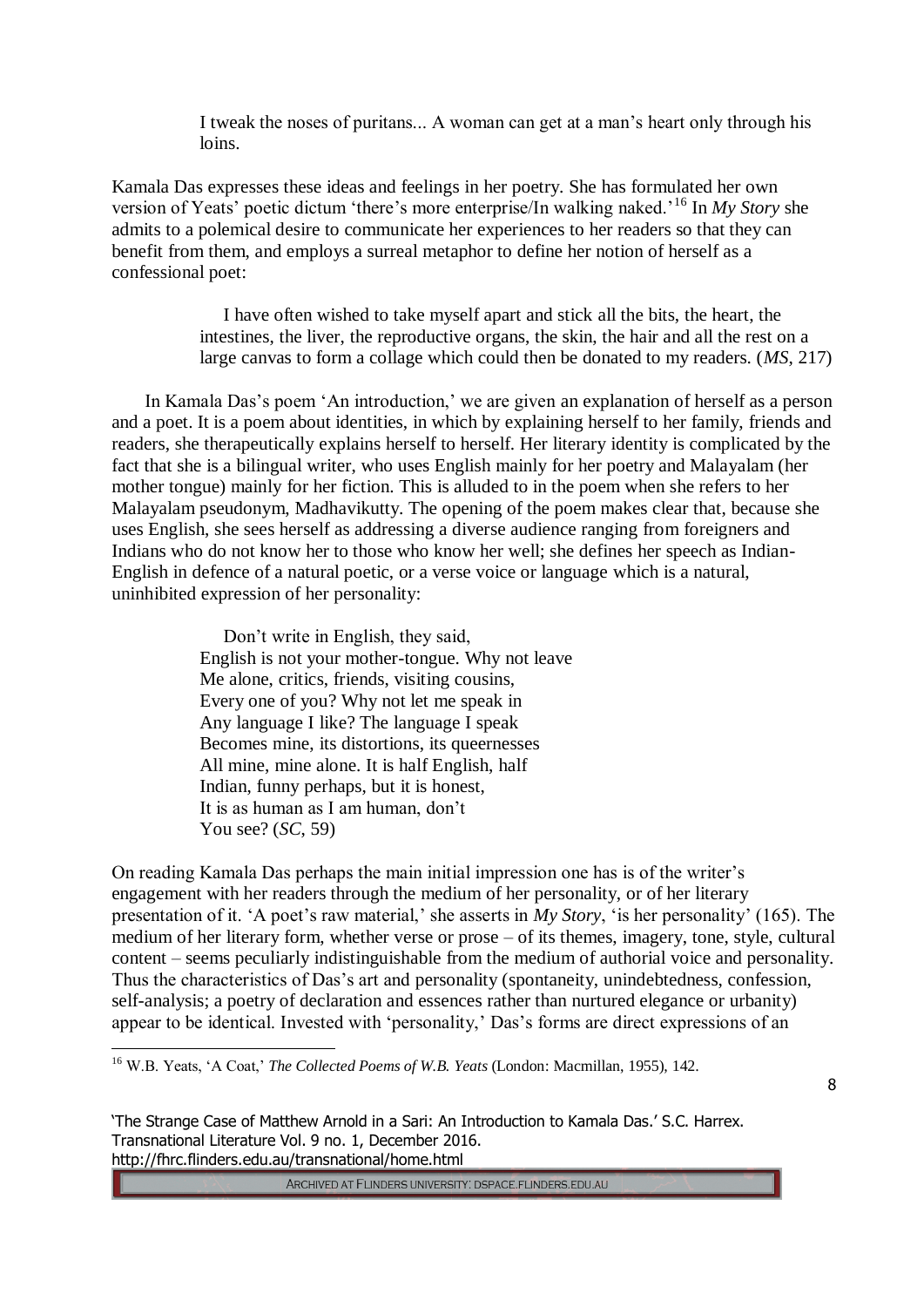autobiographical voice. But that individual voice also asks to be read representatively or symbolically. As such, and in relation to what may be generalised as the female voice in Indian literature, Indo-English poetry has with Kamala Das's work become a cultural cause, the historical origins of which may well have been the youthful endeavours of Toru Dutt in lyrical autobiography, on the one hand, and celebration (albeit in a Victorian poetic idiom) of a collective ideal of Indian womanhood, on the other hand.

In stressing the personal tenor and texture of Kamala Das's poetic voice the extra-personal elements in her idiom should not be overlooked. (I have in mind such qualities as her Indian English, the use of the personal voice to speak on behalf of others, and of course her capacity to express gender concerns and emotions of women generally.) This dual vocalism, a kind of fusion of autobiographical 'I' and archetypal 'I,' is exemplified in the last section of 'An Introduction,' and is implicit in the poem's concluding statement 'I too call myself I' (*SC*, 60) with its stress on the connecting principle 'too.'

Probably the primary impulse governing narrative voice in Kamala Das's poetry is autobiographical veracity. Some readers of her work may find themselves respecting its honesty and candour while suspecting that Kamala Das's accompanying claim, 'I have no secrets at all' (*MS*, 217), is an *ingenue* posture. This may account for the allegedly blured line in her poetry between powerful emotive statement and self-indulgent sentiment, between passionate conviction and what one critic terms 'Her manner [that] is nothing if not obsessional.'<sup>17</sup>

## [... ]

 $\overline{a}$ 

To be true to the inner self, the life-force, the fire in the hereditary blood and in the sun, to be 'ablaze with life,' as kamala Das implies in 'Spoiling the Name' (*SC*, 28), is a positive, healthy process of self-realisation. Identity is not to be found in the 'medal' of a name, but in inner commitment to living. Kamala Das is a poet of polar intensities rather than a spokesperson for the rationality of the mean. She cannot for long be content with the 'average/Identity' to which she refers in 'The Siesta' (*SC*, 54). If she is unable to be herself by being 'ablaze with life,' then it is from a position of personality dissolution in which she finds herself ('de-fleshed, de-veined, de-blooded') that she is most likely to initiate a new identity quest. Such indeed is the case in 'Composition' (the most comprehensive of her own life-history poems) and 'Suicide.'

In both poems the dominant symbol is the Sea (instead of the Sun which is the major symbol in *Summer in Calcutta*); the attitude to experience is no longer the joyously innocent one of drinking life to the full, but of coming to terms with the conviction expressed in 'Composition' that 'The tragedy of life/is not death but growth' (*D*, 30), and there is a tension between involvement in the imperfections of the personal life and a need to surrender to some innate spiritual will or *Dharma*.

A comparison of these two poems with those about love and lust discussed in the preceding commentary reveals a pattern of evolution from iconoclastic challenge of idealised symbols and metaphors to a point of reintegration of self or a synthesis of individual self and mythical self. The cultural symbols she challenges are of two main kinds, conventions of Hindu marriage and of the female role. Kamala Das's love poems, as we have seen, attack certainly popularly held

ARCHIVED AT FLINDERS UNIVERSITY: DSPACE.FLINDERS.EDU.AU

<sup>17</sup> Adil Jussawalla, 'The New Poetry' in William Walsh, ed., *Readings in Commonwealth Literature* (Oxford: Clarendon Press, 1973), 86.

<sup>&#</sup>x27;The Strange Case of Matthew Arnold in a Sari: An Introduction to Kamala Das.' S.C. Harrex. Transnational Literature Vol. 9 no. 1, December 2016. http://fhrc.flinders.edu.au/transnational/home.html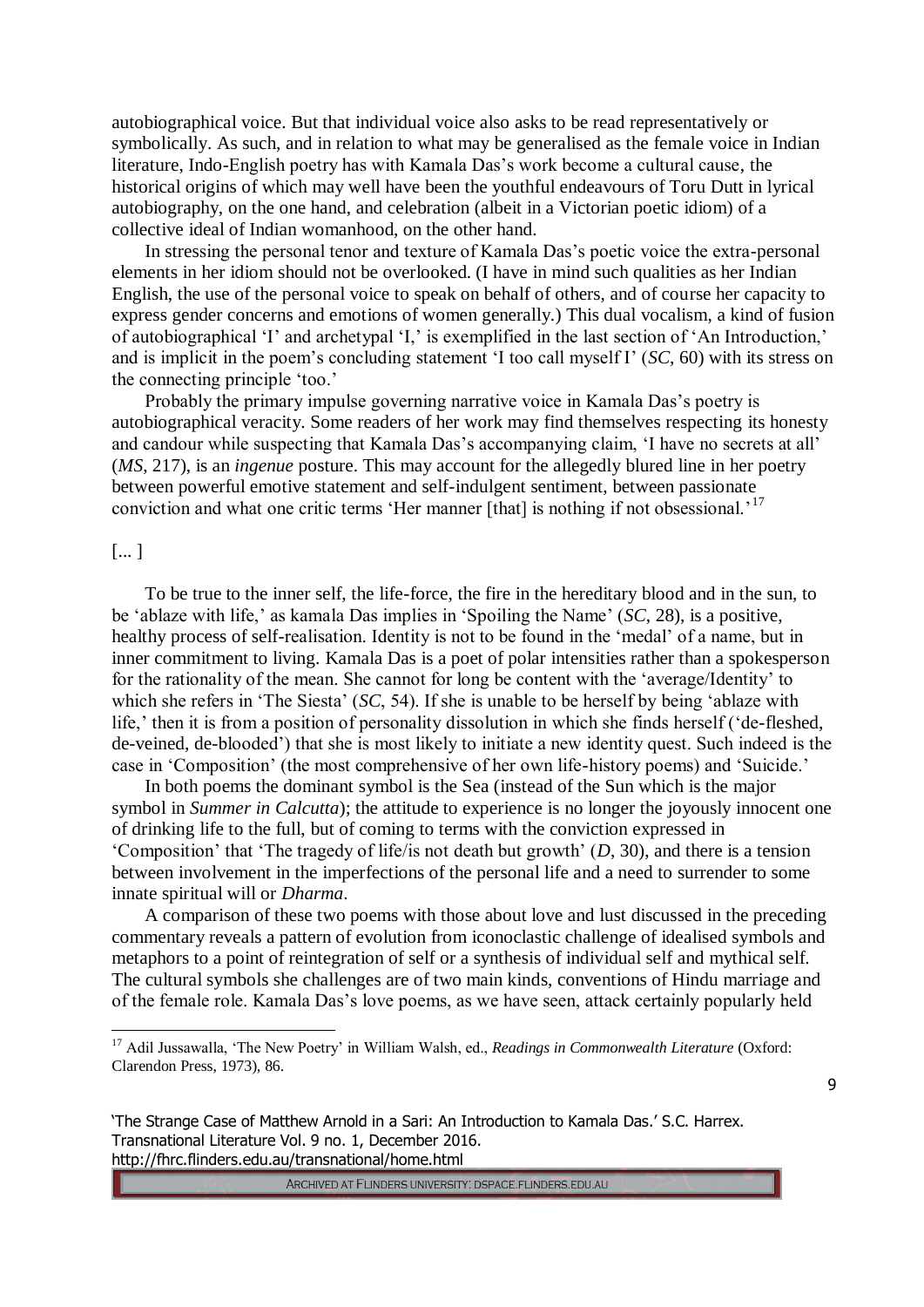cultural beliefs, but they can be interpreted as retaining an Indianness of sensibility when it is appreciated that it is through implicit comparison with the Krishna-Radha tradition that she is best able to protest her alternative account of Indian love making. She inverts the Krishna-Radha tradition in two main ways: first her poems speak from the female not the male point of view, and second her experience tells her that erotic love represses rather than releases the finer sensual-spiritual feelings embodied in the idealised lovers of popular myth. She therefore inverts the conventional idea of beauty, the conventional terminology, presenting Radha and Krishna as perfect, fulfilled embodiments of their sex; thereby she exposes the conventional hypocrisy which dresses lust up as love. Her short, bitter, pessimistic poem 'A Losing Battle' (*TSR*, 12) depicts the realities of the erotic relationship in sharp contrast to the popular, mythical version of Indian love:

> How can my love hold him when the other Flaunts a gaudy lust and is lioness To his beast? Men are worthless, to trap them Use the cheapest bait of all, but never Love, which in a woman must mean tears And a silence in the blood.

In poems like this and 'The Old Playhouse' the male lover – the lingam figure – and love itself are each negative because of the monstrosity of their egoism and the condition of bondage they impose.

This realisation however is the threshold of a new development in the autobiographical self. Having established a reputation for being a rebel who has defied the mores of Hinduism, Kamala Das proceeds to achieve a positive concept of selfhood in fundamentally Hindu terms. In 'Composition' she has returned metaphorically to the place where life and myth originated: the sea-bed.

> Greater hungers lurk at the basement of the sea. Ultimately I will feed only the hunger to feed other hungers, the basic one. To crumble, to dissolve and to retain in other things the potent fragments of oneself. The ultimate discovery will be that we are immortal... Even oft-repeated moves of every scattered cell

'The Strange Case of Matthew Arnold in a Sari: An Introduction to Kamala Das.' S.C. Harrex. Transnational Literature Vol. 9 no. 1, December 2016. http://fhrc.flinders.edu.au/transnational/home.html

ARCHIVED AT FLINDERS UNIVERSITY: DSPACE.FLINDERS.EDU.AU